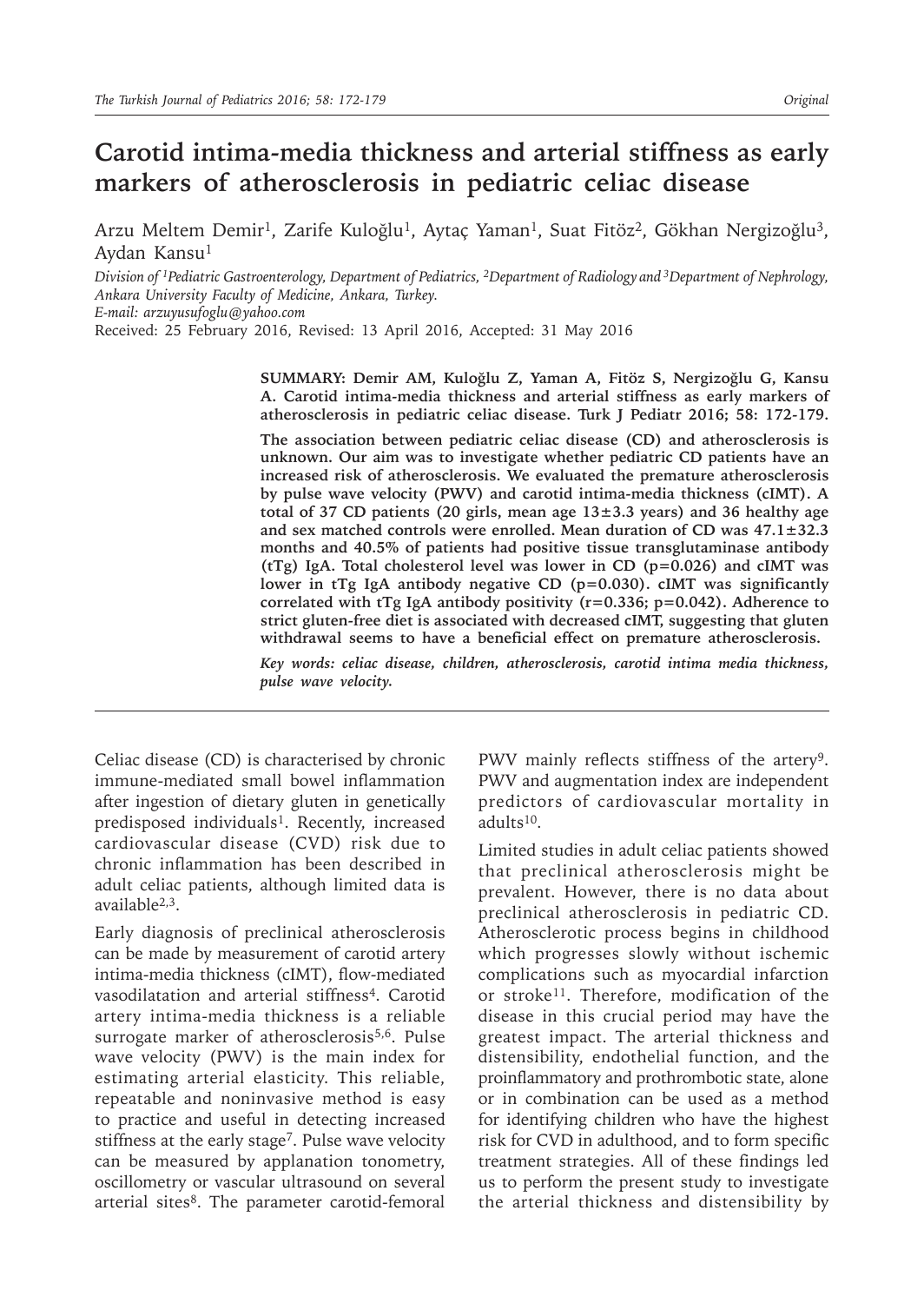measuring cIMT and PWV as earlier signs of atherosclerotic vascular changes in children with CD as compared with healthy controls.

# **Material and Methods**

This prospective, observational, cross-sectional, single center study was performed in the Pediatric Gastroenterology Department, Ankara University School of Medicine, between January 2013 and March 2014. Study population included individuals with previously diagnosed CD and age and sex matched healthy controls. Inclusion criteria for celiac patients included the following: male or female patient older than the age 6 years and younger than 18 years with biopsy-proven CD according to European Society for Pediatric Gastroenterology, Hepatolgy and Nutrition (ESPGHAN) criteria and not having the exclusion criteria. Information on disease duration, clinical type and histopathological type according to modified Marsh-Oberhuber classification<sup>12</sup> were recorded in patients with CD. Healthy control subjects were defined as without known chronical illness at the time of enrollment and not having the exclusion criteria. The following exclusion criteria was used for both patients and controls: Age more than 18 or less than 6 years at entry, comorbid disease/condition such as diabetes mellitus, obesity, hypertension, dyslipidemia, systemic autoimmune disease, active infection, evidence of liver, renal and lung disease, smoking exposure, concurrent treatment with antihypertensive drugs, lipid-lowering drugs and positive family history for dyslipidemia and early coronary arterial disease.

A clinical examination including weight, height and blood pressure measurement was performed in all subjects by standard methods and by the same pediatrician. Body mass index (BMI) was calculated using standard weight (kg) / height  $(m)^2$  formula and values were evaluated with percentile cards prepared for Turkey according to gender and age. Values above the 95th percentile were accepted as indicating obesity<sup>13</sup>.

Systolic and diastolic blood pressures (BP) were measured in the sitting position by a mercury sphygmomanometer three times, and the means were calculated. After overnight fasting for at least 12 hours, a venous peripheral blood sample was obtained for lipid profile [triglycerides, total

cholesterol, high density lipoprotein (HDL), low density lipoprotein (LDL), and very low density lipoprotein (VLDL)], C reactive protein (CRP), erytrocyte sedimentation rate (ESR), 25 (OH) vitamin D, serum immunglobulin (Ig) A, tissue transglutaminase (tTg) IgA antibody and HbA1c in each participant on the same day of clinical examination, tonometry and cIMT evaluation. The samples were analyzed in local laboratory. IgA-class tTg antibody was tested by ELISA using a commercial kit (Organtec Diagnostics, Mainz, Germany) and a value higher than 10 U/mL was considered positive. Serum HbA1c and 25 (OH) vitamin D levels were measured by high-performance liquid chromatography (HPLC, Shimadzu, Kyoto, Japan). Lipid profile, plasma glucose and CRP levels were analyzed with Siemens Advia 1800 chemistry system (Siemens Healthcare Diagnostics, Tarrytown NY), ESR was measured by Westergen method.

# *Carotid intima-media thickness*

Carotid artery intima-media thickness was measured by a single experienced pediatric radiologist who was unaware of clinical and laboratory characteristics of the children. The common carotid arteries were evaluated in anterolateral, posterolateral and medial directions with a central frequency 12-MHz linear array transducer and an Aplio scanner (Toshiba Medical Systems Co, Ltd, Tokyo, Japan). Measurements were performed 1 cm proximal to the carotid bulb. Longitudinal images of the carotid arteries were obtained in the supine position with head turned 45 degree to contralateral side. The intima-media thickness (IMT) was measured by tracing the distance from the leading-edge of the lumen intima to the media-adventitia interfaces. Three examinations were taken from both common carotid arteries and means were calculated to estimate the overall IMT. cIMT was assessed by sex-specific curves for age and increased cIMT was defined as cIMT>90%, which shows atherosclerosis14.

# *Assessment of endothelial function*

Pulse wave velocity was measured by applanation tonometry using a SphygmoCor Version 7.0 Vx (AtCor Medical, Sydney, Australia) device in a supine position after resting 10 minutes. The probe was connected to a handheld electrocardiograph (ECG) unit while pressure and electrocardiographic signals were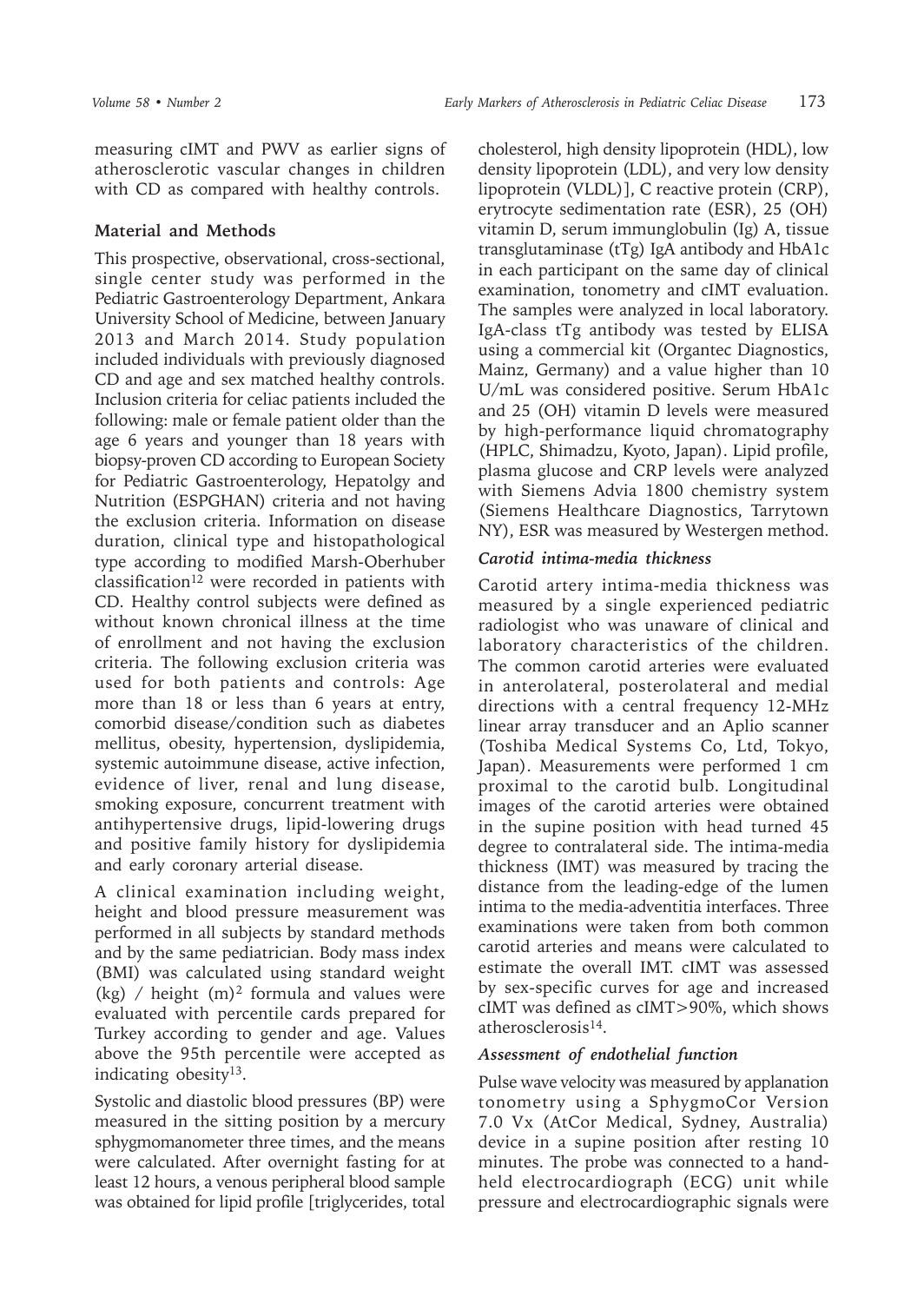transmitted to a computer (Exper, Datateknik, Istanbul, Turkey). Aortic PWV was measured in sequential recordings of carotid and femoral arterial pressure waves and defined as the distance between sampling sites divided by the time delay between the distal and proximal pulses according to the R wave belonging to the ECG QRS complex and calculated by software. Two pulse wave passes were examined: (i) between the carotid site and the jugular notch, and (ii) between the jugular notch and the femoral site. The difference between these distances was recorded as the distance covered by the pulse wave. Later, three ECG electrodes connected to the device were placed on the patient's body, and carotid-femoral PWV was recorded. Each measurement was done three times and means calculated. PWV was assessed by sex-specific curves for age and height, and abnormal PWV was defined as PWV >90%, which shows arterial stiffness<sup>15</sup>.

#### **Statistical analysis**

Statistical analysis was done using SPSS version 11.5. Continuous variables were presented as mean±SD or median, and categorical variables were presented as frequency (percentage). The chi-square test was used to evaluate differences for categorical variables. For variables with normal distributions, T test for two groups was used. For the variables failing the normality test, statistical significance between groups was determined by non-parametric Mann-Whitney *U* test. An assessment of the relation between PWV or cIMT and specific variables including age, height, weight, BMI, systolic/ diastolic blood pressure, HbA1c, lipid profile, sedimentation, CRP, 25 (OH) vitamin D and tTg IgA was performed using Spearman/Pearson

|                                 | CD<br>$(n=37)$      | Healthy Controls<br>$(n=36)$ | P     |
|---------------------------------|---------------------|------------------------------|-------|
| Age (years)*                    | $13 + 3.3$          | $12.7 \pm 3.6$               | 0.630 |
| Sex $(M)$ $(\%)$                | 45.9                | 44.4                         | 0.897 |
| Weight (kg)*                    | $39.6 \pm 14.1$     | $43.3 \pm 16$                | 0.302 |
| Height (cm)*                    | $146.9 \pm 15.9$    | $151.1 \pm 19$               | 0.305 |
| BMI $(kg/m^2)^*$                | $17.6 \pm 2.84$     | $18.1 \pm 3.1$               | 0.433 |
| Systolic BP (mm Hg)#            | 100 (90-170)        | 102.5 (90-140)               | 0.349 |
| Diastolic BP (mm Hg)#           | 65 (50-110)         | 70 (60-90)                   | 0.295 |
| HbA1c $(\%)$ #                  | $5.1(3.9-5.7)$      | $5.1(4-5.4)$                 | 0.294 |
| Triglycerides (mg/dl)#          | $61(25-147)$        | 61 (10-185)                  | 0.667 |
| Total cholesterol (mg/dl)#      | 142 (24-206)        | 155 (102-222)                | 0.026 |
| HDL cholesterol (mg/dl)#        | 45 (28.3-86.5)      | 51.5 (36-73)                 | 0.081 |
| LDL cholesterol (mg/dl)#        | 84 (29-148)         | 87.5 (43-154)                | 0.138 |
| VLDL cholesterol (mg/dl)#       | $12(5-29)$          | $12(2-37)$                   | 0.596 |
| 25 (OH) vitamin D $(\mu g/L)$ # | $26.6$ $(10-59.1)$  | $20.2(5.4-49.1)$             | 0.089 |
| Sedimentation (mm/h)#           | $10(2-30)$          | $9(1-44)$                    | 0.956 |
| CRP $(mg/L)$ #                  | $1(1-8.7)$          | $1(0-8.2)$                   | 0.730 |
| tTg IgA antibody $(U/L)$ #      | $3.8$ $(0.3-395.7)$ | $0.3$ $(0.1-1.3)$            | 0,000 |
| PWV $(m/s)^*$                   | $4.9 \pm 0.8$       | $4.7 \pm 0.6$                | 0.646 |
| Abnormal PWV, n (%)             | 16(43.2)            | 9(25)                        | 0.101 |
| $cIMT$ (mm)*                    | $0.41 \pm 0.06$     | $0.42 \pm 0.04$              | 0.111 |

**Table I.** Demographic, Anthropometric and Biochemical Data of the Study Groups

Data are  $*$ mean  $\pm$ SD or #median (min-max)

CD: celiac disease; BMI: body mass index; BP: blood pressure; HbA1c: hemoglobin A1c; HDL: high density lipoprotein; LDL: low density lipoprotein; VLDL: very low density lipoprotein; CRP: C reactive protein; tTg IgA: tissue transglutaminase IgA; PWV: pulse wave velocity, cIMT: carotid intima-media thickness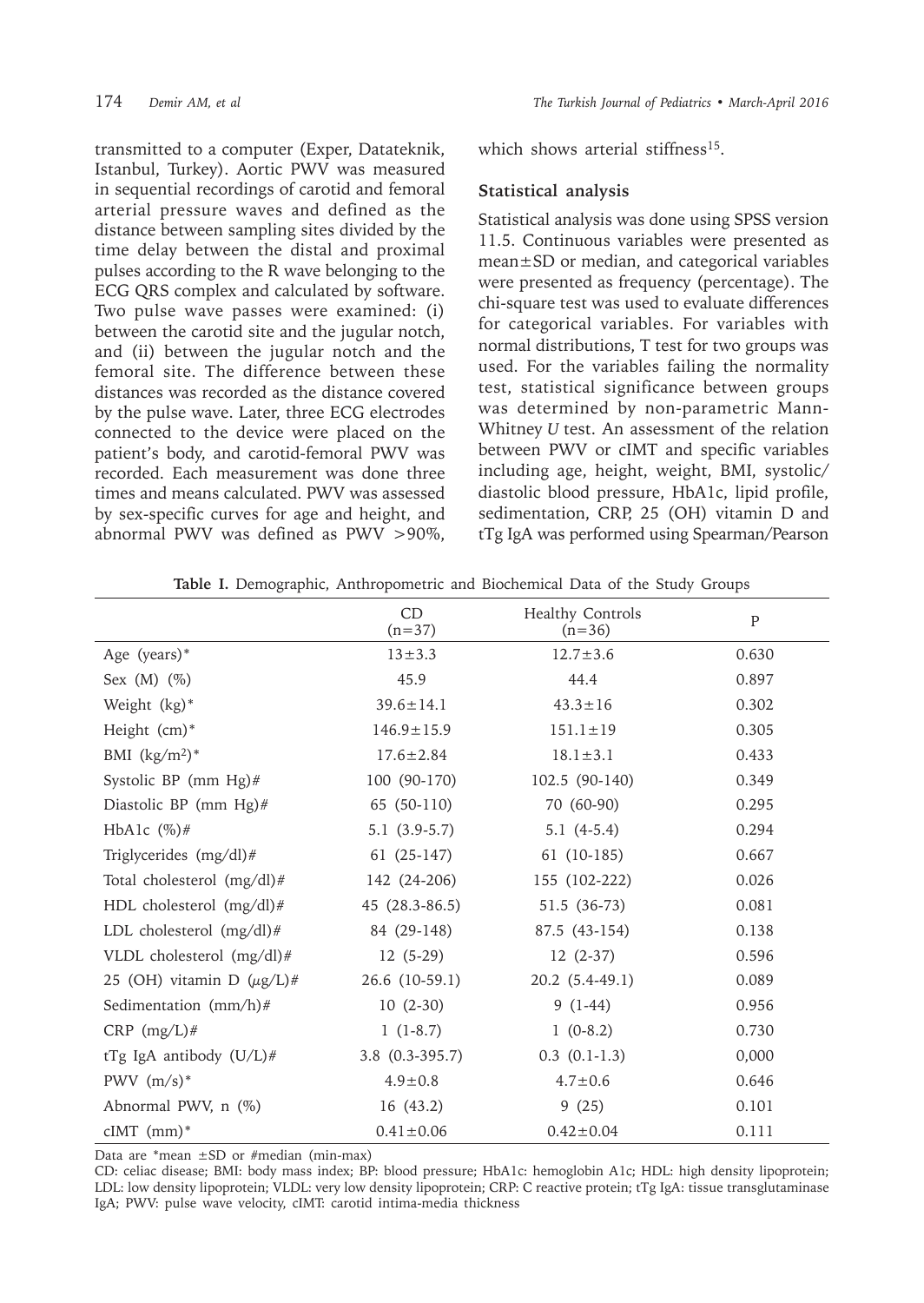|                     | tTg IgA<br>Positive<br>CD.<br>$(n=15)$ | Healthy<br>Controls<br>$(n=36)$ | p     | tTg IgA<br>Negative<br>$(n=22)$<br>CD | Healthy<br>Controls<br>$(n=36)$ | p     |
|---------------------|----------------------------------------|---------------------------------|-------|---------------------------------------|---------------------------------|-------|
| PWV $(m/s)$ *       | $4.9 \pm 0.9$                          | $4.7 \pm 0.6$                   | 0.876 | $4.9 \pm 0.7$                         | $4.7 \pm 0.6$                   | 0.431 |
| Abnormal PWV, n (%) | 6(40)                                  | 9(25)                           | 0.325 | 10(45)                                | 9(25)                           | 0.107 |
| $cIMT$ (mm) $*$     | $0.43 \pm 0.08$                        | $0.42 \pm 0.04$                 | 0.557 | $0.4 \pm 0.05$                        | $0.42 \pm 0.04$                 | 0.03  |

**Table II.** Comparative Analysis of Vascular Parameters Between Age and Sex Matched Controls and tTg IgA Positive and Negative Celiac Patients

Data are \*mean ±SD

CD: celiac disease; tTg IgA: tissue transglutaminase IgA; PWV: pulse wave velocity; cIMT: carotid intima-media thickness

Rank correlation test. All statistical significance was defined as p< 0.05 (2-tailed).

#### *Ethical consideration*

This study was approved by the ethics committee. A written informed consent was given and signed by parents or caregivers and from the patients aged  $>10$  years after detailed information on the procedures. The study was conducted in accordance with the Declaration of Helsinki guidelines.

### **Results**

A total of 80 patients (40 celiac patients and 40 controls), aged 6-18 years, were screened and provided baseline measurements. Of these patients, 7 subjects (3 celiac patients and 4 controls) were withdrawn from the statistical analysis. Five subjects (1 celiac patients and 4 controls) had high HbA1c level  $(>6\%)$ , while 2 celiac patients were on a gluten-free diet less than 12 months. The study enrolled a total of 37 celiac patients (54% female, mean age  $13\pm3.3$  years) and 36 age and sex matched healthy children. Mean CD duration was  $47.1 \pm 32.3$  months and 22 patients had classical, 11 atypical and 4 silent type CD, respectively. Histopathological analysis was compatible with Marsh Type II CD in 6, Marsh Type IIIa CD in 2, Marsh Type IIIb CD in 3 and Marsh Type IIIc CD in 26 children, respectively. Anti tTg IgA was positive in 15 children with CD (40.6%). Six of them had classical (diarrhea, abdominal pain), 7 had atypical (short stature, anemia) and 2 had silent type CD. Histopathological analysis was Marsh Type IIIa CD in 2, Marsh Type IIIb in 1 and Marsh Type IIIc in 12 of Anti tTg IgA positive children. All of the Anti tTg IgA positive patients were not strictly adherent to gluten free diet (GFD). Based on

the tTg IgA at the enrollment, 22 (59.4%) celiac patients were considered to be strictly adherent to gliadin free diet (GFD).

There was no difference between serum cholesterol levels in tTg IgA positive and negative CD (p=0.433), but children with CD had significantly lower serum cholesterol levels compared with healthy controls (p=0.026). The remaining clinical and biochemical findings did not differ between the two groups (Table I). There was no significant difference between the tTg IgA positive and tTg IgA negative celiac patients, in terms of PWV, abnormal PWV and cIMT (p=0.795, p=0.742, p=0.262, respectively). Celiac patients with tTg IgA negative had significantly lower cIMT than controls ( $p=0.03$ ) (Table II). Four (26.7%) of tTg IgA positive patients had increased cIMT whereas only 1 (4.5%) of tTg IgA negative patients had increased cIMT. There was no significant difference between two groups for cIMT ( $p=0.136$ ). In patients with tTg IgA positive and increased cIMT, the mean age of disease onset was  $10.2 \pm 2.5$  (7-13.2) years, mean age of diagnosis was  $11.8 \pm 2$  (9-13.5) years and mean time interval between the onset of disease and diagnosis was  $18.7 \pm 14.3$ months (3-36 months). In patients with tTg IgA positive and normal cIMT, the mean age of disease onset was  $8.5 \pm 4.5$  (2.9-16.10) years, the mean age of diagnosis was  $10.8 \pm 3.9$ (4.6-17.10) years and mean time interval between the onset of disease and diagnosis was  $27.5 \pm 41.4$  months (0-120 months). There was no significant difference for the time interval between the onset of disease and diagnosis in tTg IgA positive patients with increased cIMT or normal cIMT (p=0.661). The clinical and biochemical findings of tTg IgA positive and negative patients were shown in Table III.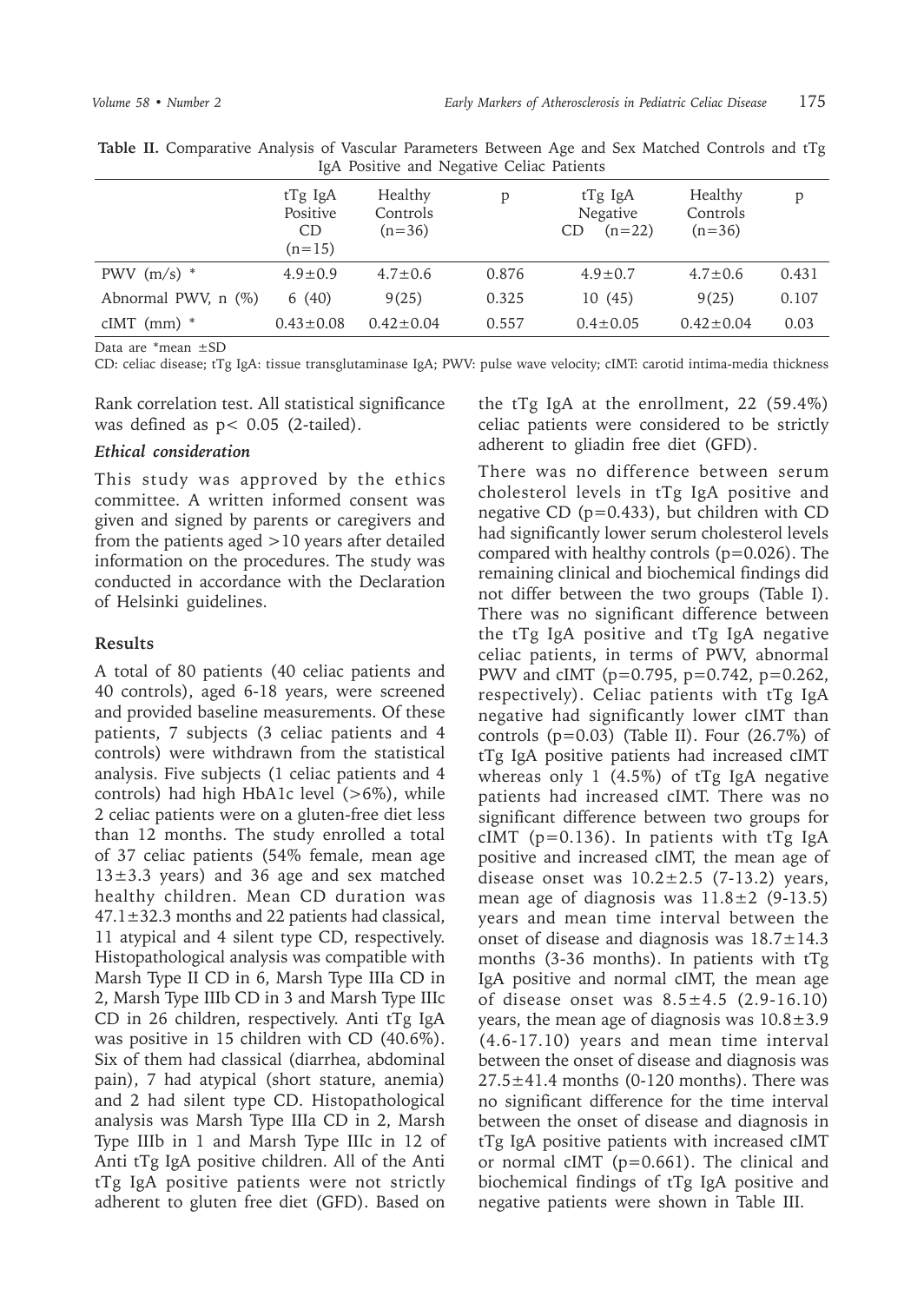|                                 | CD with $tTg$ IgA $(+)$<br>$(n=15)$ | CD with tTg IgA (-)<br>$(n=22)$ | P     |  |  |  |
|---------------------------------|-------------------------------------|---------------------------------|-------|--|--|--|
| Age (years)*                    | 14.5 $\pm 3$                        | $12 + 3.22$                     | 0.024 |  |  |  |
| Sex $(M)$ $(\%)$                | 53.3                                | 40.9                            | 0.457 |  |  |  |
| CD duration (months)*           | $43.2 \pm 36$                       | $47.7 \pm 32.7$                 | 0.680 |  |  |  |
| BMI $(kg/m^2)^*$                | $18.6 \pm 2.5$                      | $16.9 \pm 2.9$                  | 0.067 |  |  |  |
| Systolic BP (mm $Hg$ )#         | 105 (90-170)                        | 100 (90-140)                    | 0.576 |  |  |  |
| Diastolic BP (mm Hg)#           | 65 (50-110)                         | 65 (60-90)                      | 0.548 |  |  |  |
| HbA1c $(\%)$ #                  | $5(3.9-5.6)$                        | $5(4.3-5.7)$                    | 0.898 |  |  |  |
| Triglycerides (mg/dl)#          | 68 (34-147)                         | 50 $(25-141)$                   | 0.319 |  |  |  |
| Total cholesterol (mg/dl)#      | 133 (99-206)                        | 147 (95-205)                    | 0.433 |  |  |  |
| HDL cholesterol (mg/dl)#        | 43 (29-86.5)                        | 49.1 (28-71.5)                  | 0.496 |  |  |  |
| LDL cholesterol (mg/dl)#        | 72.3 (55.2-148)                     | 85 (29-128)                     | 0.746 |  |  |  |
| VLDL cholesterol (mg/dl)#       | 14 (7-29)                           | $10.5(5-28)$                    | 0.334 |  |  |  |
| 25 (OH) vitamin D $(\mu g/L)$ # | 21.4 (16-54.6)                      | 28.1 (16.5-59.1)                | 0.056 |  |  |  |
| Sedimentation (mm/h)#           | $10(2-30)$                          | $10(2-22)$                      | 0.400 |  |  |  |
| CRP $(mg/L)$ #                  | $1(1-1.3)$                          | $1(1-8.7)$                      | 0.891 |  |  |  |
| tTg IgA antibody $(U/L)$ #      | 83.8 (13-395.7)                     | $1.5(0.3-11.2)$                 | 0.000 |  |  |  |
| PWV $(m/s)*$                    | $4.9 \pm 0.9$                       | $4.9 \pm 0.7$                   | 0.795 |  |  |  |
| Abnormal PWV n, (%)             | 6(40)                               | 10(45.5)                        | 0.742 |  |  |  |
| $cIMT$ (mm)*                    | $0.43 \pm 0.08$                     | $0.4 \pm 0.05$                  | 0.262 |  |  |  |

|                                                 | Table III. Comparative Analysis of Demographic, Anthropometric and Biochemical Data of the Tissue |  |  |  |  |  |  |  |  |  |  |  |
|-------------------------------------------------|---------------------------------------------------------------------------------------------------|--|--|--|--|--|--|--|--|--|--|--|
| Transglutaminase Positive and Negative Patients |                                                                                                   |  |  |  |  |  |  |  |  |  |  |  |

Data are \*mean  $\pm$ SD or #median (min-max)

CD: celiac disease; BMI: body mass index; BP: blood pressure; HbA1c: hemoglobin A1c; HDL: high density lipoprotein; LDL: low density lipoprotein; VLDL: very low density lipoprotein; CRP: C reactive protein; tTg IgA: tissue transglutaminase IgA; PWV: pulse wave velocity, cIMT: carotid intima-media thickness

An 11 year-old male with CD had abnormal PWV, increased cIMT and atherosclerotic plaques in both carotid arteries. His clinical symptoms started at the age of 7 years. He had short stature and growth failure. He was diagnosed as CD with  $Tg$  IgA  $>300$  U/ml (Normal; 0-10) and histopathological analysis of Marsh type IIIc at the age of 9 years. He was not strictly adherent to the gluten free diet and his tTg IgA did not decrease to normal levels. He did not carry any other risk factor for atherosclerosis. Blood pressure, lipid profile, 25 (OH) vitamin D, sedimentation, and CRP were all normal. Renal artery Doppler USG, renin and aldosteron levels were in normal limits.

Celiac patients had a significant correlation between PWV and age  $(r=0.360, p=0.029)$ , weight (r=0.384, p=0.019), height (r=0.333,  $p= 0.044$ ), body mass index (r=0.324, p=0.05), and systolic and diastolic blood pressure

 $(r=0.454, p=0.005$  and  $r=0.390, p=0.017$ , respectively). There was a significant positive correlation between cIMT and tTg IgA antibody level in children with CD  $(r=0.336, p=0.042)$ .

### **Discussion**

This cross-sectional study is the first report to investigate the preclinical atherosclerosis by arterial stiffness and thickness using PWV and cIMT in pediatric celiac disease. We have demonstrated that after mean 47.1±32.3 months of CD diagnosis, arterial stiffness and thickness are not different in CD compared with controls. The cIMT is positively correlated with tTg IgA antibody level in patients with CD, suggesting that uncontrolled or undiagnosed CD might influence arterial thickness. The time interval between clinical symptoms and diagnosis was not predictive due to the small sample size. In addition, we demonstrated that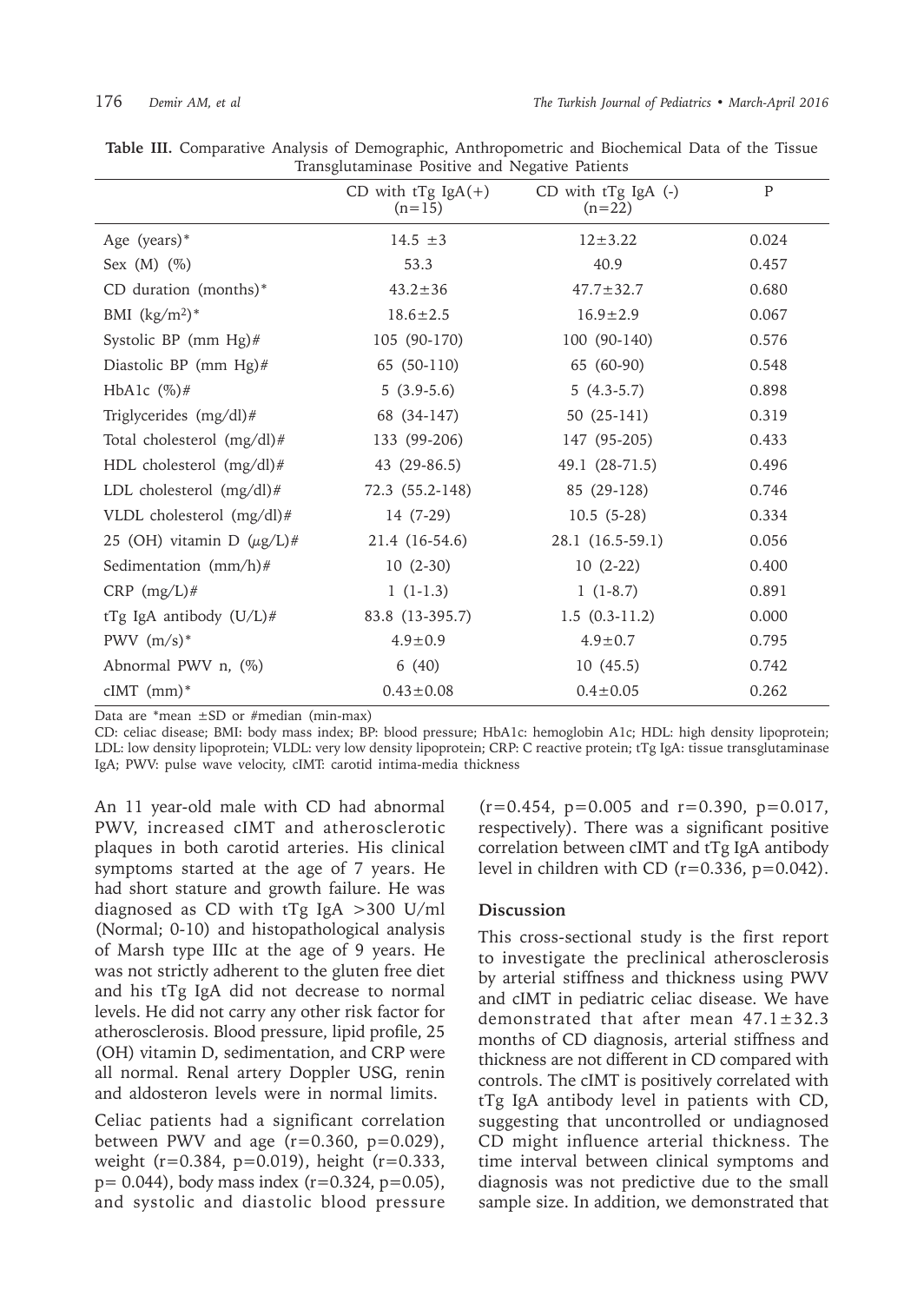serum total cholesterol level is significantly lower in children with CD compared to controls.

There is limited and conflicting data published on cardiovascular complications in patients with  $CD<sup>2,3</sup>$ . A significant increment in mortality from CVD in patients with CD have been reported in some studies<sup>2,3</sup>, but not in the others<sup>16,17</sup>. The cardiovascular risk factors have not been investigated in children with CD until recently. To our knowledge, only one multicenter study explored 114 children with CD on GFD for at least one year. They showed 14% of children had one or more concomitant traditional CVD risk factors such as dyslipidemia or hypertension. They suggested screening for CVD risk factors in CD both at diagnosis and during follow-up is important<sup>18</sup>.

Inflammation plays a key role in the pathogenesis of atherosclerosis. Although a link between CD and CVD remains weak, it is considered that chronic inflammatory condition in CD may be directly responsible for the development of endothelial dysfunction, leading to a subsequent increase in arterial stiffness and atherosclerotic lesions. A few studies in adults have suggested that CD is associated with premature atherosclerosis<sup>19-21</sup>. Endothelial dysfunction at the macrovascular level was found in adult celiac patients<sup>21</sup>. Significant increase of cIMT and decreased endotheliumdependent dilatation were found in the young adults with CD compared to the controls; suggesting that they may have accelerated atherosclerosis. Adult celiac patients were also shown to have greater cIMT as compared to healthy individuals. Increased arterial stiffness was found in adult celiac patients compared to the controls.

All of these findings suggest that preclinical atherosclerosis might be prevalent in adult celiac patients. It is well known that atherosclerosis begins in childhood; however, children rarely experience cardiovascular events. Atherosclerosis may eventually lead to myocardial infarction or stroke during adulthood<sup>11</sup>. However, there is no data about the pediatric population. Therefore, we investigated preclinical atherosclerosis in pediatric celiac patients by PWV and cIMT. There was no difference in arterial stiffness and thickness between patients with CD and controls. Young age of onset and longer disease duration with

long-term gluten withdrawal in our study might prevent premature atherosclerosis. Interestingly, one of our patients had atherosclerotic plaques in both carotid arteries. He was supposed to be on GFD for 22 months; however his tTg IgA was positive. We have not found any other risk factor for atherosclerosis such as renal or endocrin disorders. Uncontrolled CD may be the probable cause of atherosclerosis in this child. Development of atherosclerosis may be related to tTg IgA positivity, reflecting inflammatory activity.

The influence of GFD on the risk factors of CVD remains unclear. Some studies have suggested that GFD may have an anti-atherosclerotic effect in CD22-24, whereas others have shown that the diet is likely to be atherogenic25-27. Serum total cholesterol level was significantly lower in CD compared to healthy controls in our study as reported previously in the adults $22,26$ . Lower cIMT in CD with strict gluten adherence suggest that GFD seems to have a beneficial effect on cardiovascular profile.

There is a well known relationship between the presence of celiac disease specific antibodies and the severity and prognosis of the disease<sup>28</sup>. In our study, we evaluated the association of celiac specific antibodies with PWV and cIMT. We found no significant difference between antibody positive and antibody negative patients in terms of PWV and CIMT. Similar results were also observed in two different studies<sup>20,21</sup>.

Interestingly, we found cIMT was significantly correlated with tTg IgA antibody level which is the marker of uncontrolled CD, whereas traditional risk factors for atherosclerosis (ie body mass index, blood pressure) were not correlated. Indeed, we showed that arterial thickness was significantly lower in children with CD who were strictly adherent to GFD compared to healthy control. Our results suggest that the GFD is likely to be antiatherogenic. Similarly, in the study of De Marchi et al.<sup>19</sup>, adult patients with CD at baseline had significantly increased cIMT compared to the controls. After GFD, a significant decrease in cIMT was shown, they explained this difference by decrement of inflammatory response due to normalization of the small bowel mucosa secondary to gluten abstinence. And, signs of early atherosclerosis also improved rapidly with GFD in those patients. In accordance with this,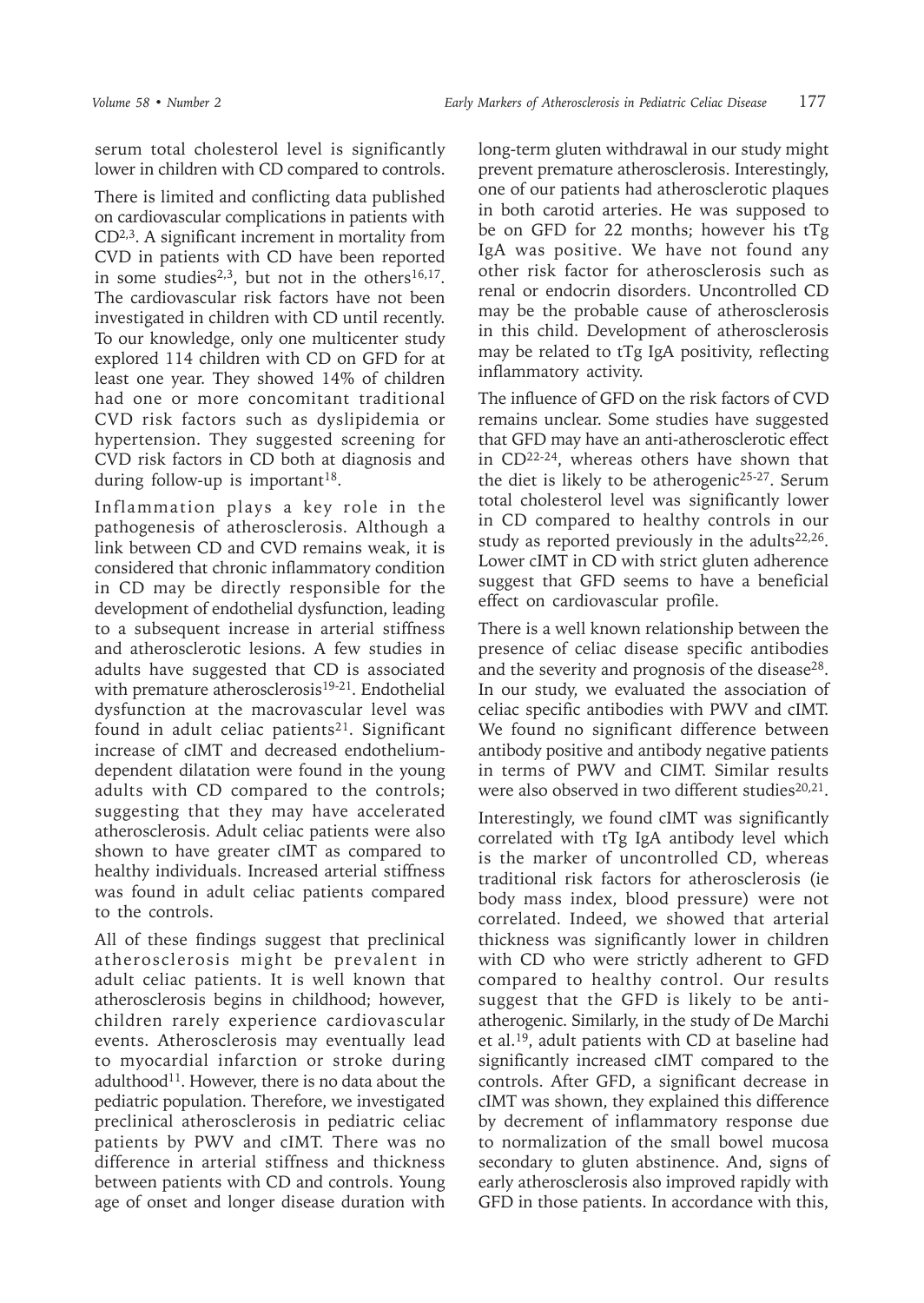children with uncontrolled celiac disease are at risk to develop early atherosclerosis; and premature atherosclerosis can be modified by strict GFD.

Increased arterial stiffness is correlated with the aging process and extrinsic risk factors of atherosclerosis such as hypertension, diabetes, dyslipidemia, obesity and smoking<sup>9,10</sup>. We found a positive correlation between PWV, body mass index and BP (both systolic and diastolic) in celiac patients as previously shown in healthy  $children<sup>13</sup>$ .

In conclusion, we demonstrated that CD is associated with low cholesterol levels and cIMT is significantly correlated with tTg IgA antibody level. Indeed, compared to healthy controls, celiac patients who are strictly adherent to GFD have significantly lower cIMT. These results suggest that gluten withdrawal seems to have a beneficial effect on atherosclerotic risk factors.

## **Acknowledgement**

This study was funded by the National Pediatric Society.

#### **REFERENCES**

- 1. Kelly CP, Bai JC, Liu E, Leffler DA. Advances in diagnosis and management of coeliac disease. Gastroenterology 2015; 148: 1175-1186.
- 2. Viljamaa M, Kaukinen K, Pukkala E, Hervonen K, Reunala T, Collin P. Malignancies and mortality in patients with coeliac disease and dermatitis herpetiformis: 30-year population-based study. Dig Liver Dis 2006; 38: 374-380.
- 3. Wei L, Spiers E, Reynolds N, Walsh S, Fahey T, MacDonald TM. The association between coeliac disease and cardiovascular disease. Aliment Pharmacol Ther 2008; 27: 514-519.
- 4. McNeal CJ, Wilson DP, Christou D, et al. The use of surrogate vascular markers in youth at risk for premature cardiovascular disease. J Pediatr Endocrinol Metab 2009; 22: 195-211.
- 5. Lamotte C, Iliescu C, Libersa C, Gottrand F. Increased intima-media thickness of the carotid artery in childhood: a systematic review of observational studies. Eur J Pediatr 2011; 170: 719-729.
- 6. van den Oord SC, Sijbrands EJ, ten Kate GL, et al. Carotid intima-media thickness for cardiovascular risk assessment: systematic review and meta-analysis. Atherosclerosis 2013; 228: 1-11.
- 7. Bruno RM, Bianchini E, Faita F, Taddei S, Ghiadoni L. Intima media thickness, pulse wave velocity, and flow mediated dilation. Cardiovasc Ultrasound 2014; 12: 34.
- 8. Ridha M, Nourse SE, Selamet Tierney ES. Paediatric interventions using noninvasive vascular health indices. Hypertension 2015; 65: 949-955.
- 9. Vlachopoulos C, Aznaouridis K, Stefanadis C. Prediction of cardiovascular events and all-cause mortality with arterial stiffness: a systematic review and meta-analysis. J Am Coll Cardiol 2010; 55: 1318-1327.
- 10. Mitchell GF, Hwang SJ, Vasan RS, et al. Arterial stiffness and cardiovascular events: the Framingham Heart Study. Circulation 2010; 121: 505-511.
- 11. Raitakari OT, Juonala M, Kähönen M, et al. Cardiovascular risk factors in childhood and carotid artery intima-media thickness in adulthood: the Cardiovascular Risk in Young Finns Study. JAMA 2003; 290: 2277-2283.
- 12. Corazza GR, Villanacci V. Coeliac disease. J Clin Pathol 2005; 58: 573-574.
- 13. Bundak R, Furman A, Gunoz H, Darendeliler F, Bas F, Neyzi O. Body mass index references for Turkish children. Acta Paediatr 2006; 95: 194-198.
- 14. Curcio S, García-Espinosa V, Arana M, et al. Growing-Related Changes in Arterial Properties of Healthy Children, Adolescents, and Young Adults Nonexposed to Cardiovascular Risk Factors: Analysis of Gender-Related Differences. Int J Hypertens 2016; 2016: 4982676.
- 15. Reusz GS, Cseprekal O, Temmar M, et al. Reference values of pulse wave velocity in healthy children and teenagers. Hypertension 2010; 56: 217-224.
- 16. West J, Logan RF, Card TR, Smith C, Hubbard R. Risk of vascular disease in adults with diagnosed coeliac disease: a population-based study. Aliment Pharmacol Ther 2004; 20: 73-79.
- 17. Whorwell PJ, Alderson MR, Foster KJ, Wright R. Death from ischaemic heart-disease and malignancy in adult patients with coeliac disease. Lancet 1976; 2: 113-114.
- 18. Norsa L, Shamir R, Zevit N, et al. Cardiovascular disease risk factor profiles in children with coeliac disease on gluten-free diets. World J Gastroenterol 2013; 19: 5658-5664.
- 19. De Marchi S, Chiarioni G, Prior M, Arosio E. Young adults with coeliac disease may be at increased risk of early atherosclerosis. Aliment Pharmacol Ther 2013; 38: 162-169.
- 20. Korkmaz H, Sozen M, Kebapcilar L. Increased arterial stiffness and its relationship with inflammation, insulin, and insulin resistance in coeliac disease. Eur J Gastroenterol Hepatol 2015; 27: 1193-1199.
- 21. Sari C, Bayram NA, Doğan FE, et al. The evaluation of endothelial functions in patients with coeliac disease. Echocardiography 2012; 29: 471-477.
- 22. Brar P, Kwon GY, Holleran S, et al. Change in lipid profile in coeliac disease: beneficial effect of glutenfree diet. Am J Med 2006; 119: 786-790.
- 23. Taavela J, Kurppa K, Collin P, et al. Degree of damage to the small bowel and serum antibody titers correlate with clinical presentation of patients with coeliac disease. Clin Gastroenterol Hepatol 2013; 11: 166-171.